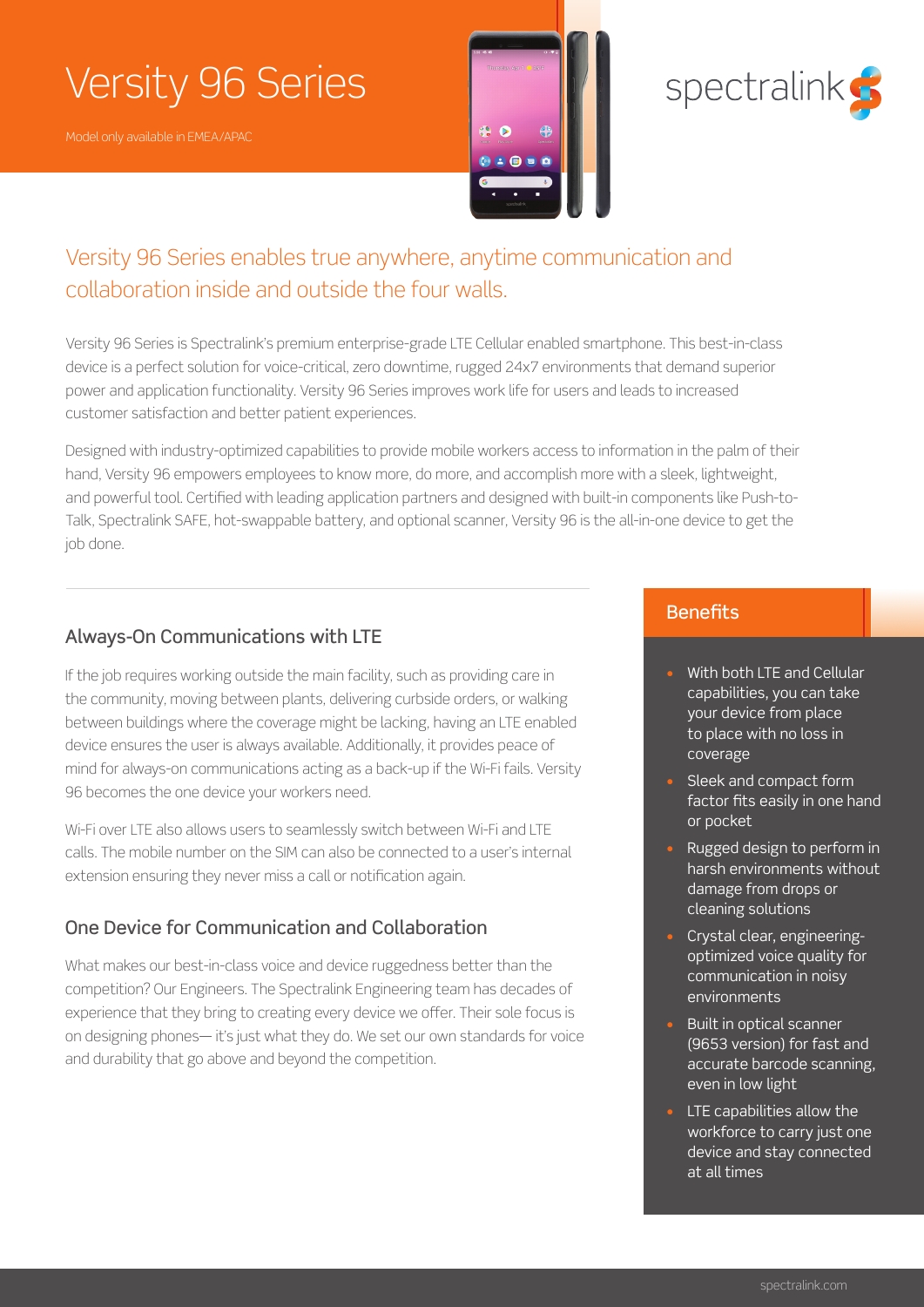#### **HEALTHCARE RETAIL HOSPITALITY**

Ideal for critical clinical staff such as physicians, nurses, rapid response teams, home care staff, clinicians moving between clinics and paramedics.

Versity 96 meets the toughest clinical durability requirements for optimal bedside care while giving clinicians real-time access to the data, teams, and tools they need, increasing time spent at the bedside and improving patient outcomes. LTE extends coverage for home visits, transporting patients, or other circumstances outside of the hospital environment.

Ideal for store managers who need access to leading retail applications to improve workflows and the bottom line and employees working both in and outside the four walls of the store.

Versity 96 empowers associates, streamlines workflows, and improves store performance with access to applications, data, product information, and inventory to improve customer service and operational efficiency. LTE offers workers true mobility and connection when making deliveries, bringing out curbside orders, or working along the perimeter of store with weak Wi-Fi.

Ideal for hotel managers and those that oversee critical operations teams and users who must move about and beyond the facility to do their jobs.

Versity 96 provides access to secure guest data, applications, real-time response analytics, and clear staff communication to enable service excellence and staff productivity while supporting the delivery of an exceptional guest experience. Staff can rely on LTE to stay connected when working food services, transporting guests, roaming the grounds, or anywhere guest services is needed outside the office.

### Why Our Voice Quality is Superior

- **• Engineering-optimized chipsets.** Unstable chipsets lead to seconds of lost audio, a delayed ring, or a missed ring altogether, which negatively impacts voice critical environments like patient care or customer service where every second counts.
- **• Enhanced roaming and scanning between access points.** Unlike other devices which use a radio connected to certain frequencies to determine access points, your Spectralink device is constantly communicating with access points to understand if they have a good connection and if not, roaming to a better AP as quickly as possible. This scanning and roaming happens rapidly in between sending and receiving voice information to have the least impact possible on call quality. Additionally, your device focuses on QoS (Quality of Service) to ensure that voice is always prioritized over data. Together, this ensures a robust and reliable call with less latency as your employees are moving throughout large campuses, plants, or stores.
- **• Optimized microphone design and placement** for noise suppression and echo cancelation on every call. Mobile workers in fast-paced environments do not need to worry about sweat or makeup clogging a microphone and can ensure clear communication on every call, even in noisy environments.

### What makes Versity 96 the most rugged?

- From scratch and shatter proof Gorilla™ glass to recessed screen and reinforced design, Versity 96 is tough right out of the box without the need for protective cases. Versity 96 Series can withstand more than 26 drop cycles from 6 feet high onto a steel plate.
- Versity 96 Series is IP68 rated it's dust proof and water resistant. You could submerge your Versity 96 in water, and calls will still come through! It can withstand UV sanitization and can also be cleaned with hospital grade cleaners that degrade competitive or consumer devices. And, Versity 96 works in harsh temperature environments, from 32 – 104 degrees F, 0 – 40 degrees C.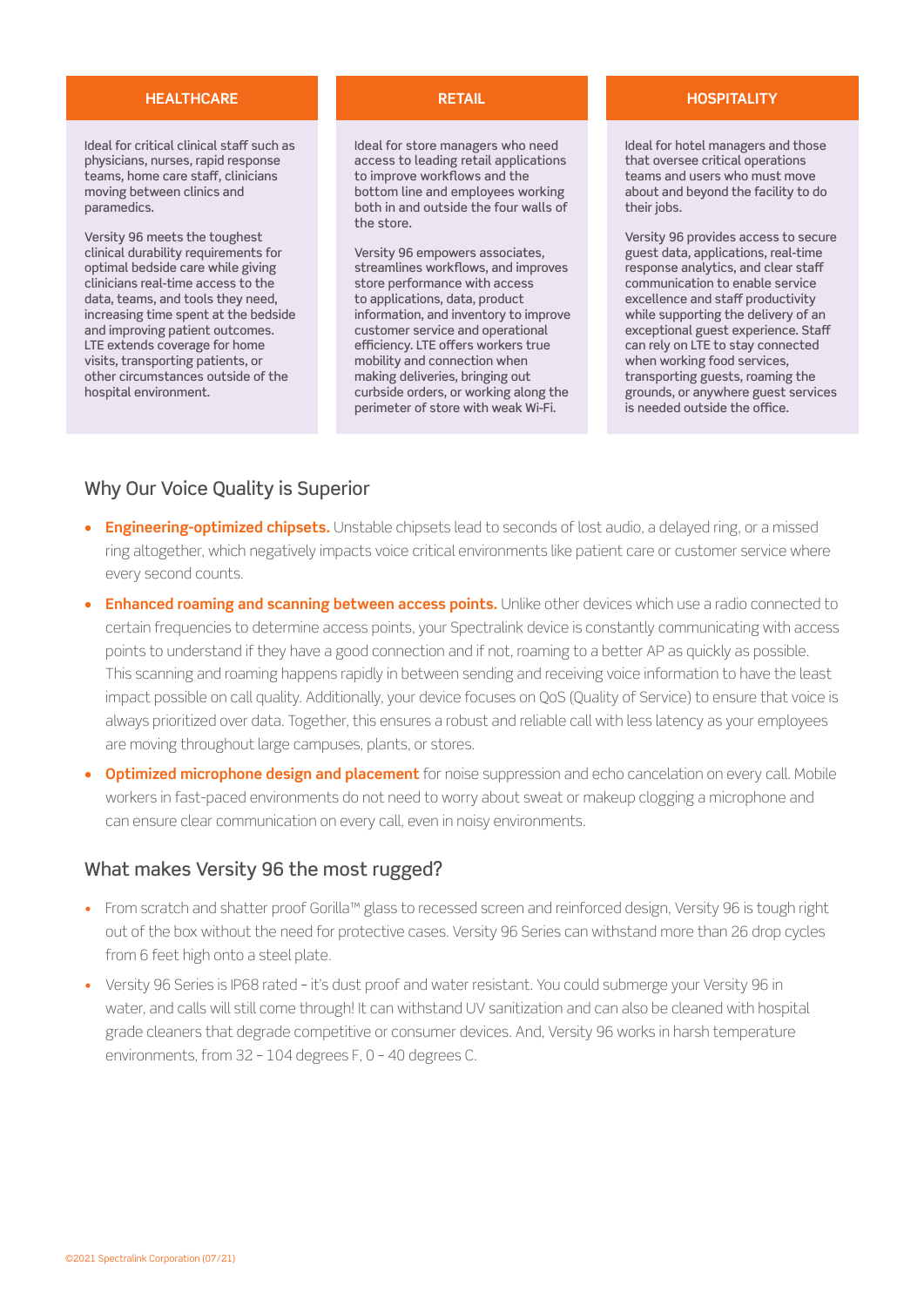### Versity 96 Series Enables Workforce Productivity

Versity 96 supports leading applications, including paging, messaging, voice recognition, alarms, secure messaging, single sign on, and location services for uninterrupted communication on the move. Spectralink mobile application partners offer access to a wide range of communication and industry-specific applications that ensure greater efficiency and real-time communication for mobile workers. Vertical-specific applications include nurse call, patient monitoring, inventory control, and access to hotel service systems. Plus, Versity 96 has access to the broad collection of Android-based applications, including Google Mobile Services, to ensure technology stays current.

### Mission critical availability

- Versity 96 offers a true hot-swappable battery. Users can swap out the battery while using an app or on a call without missing a beat. This means zero downtime and no lapses in mission-critical operations or communications.
- Versity 96 Series' superior engineering provides optimized "anywhere communication" with in-building Wi-Fi, LTE, Bluetooth, GPS, and NFC, giving you all the wireless connections you could ever need. No need to stay tied to a landline, find a phone to answer an overhead page, or worry about losing a call or information access on the move.
- Versity 96 Series' SAFE or 'man down' features provide workers with the reassurance of safety anywhere on the job.

\*LTE is only available in EMEA/APAC

### User-Friendly Design

- Versity 96 eliminates the need for multiple devices like landlines, scanners, and laptops. At 6" tall and only 12 mm thick, Versity 96 delivers a sleek and light weight enterprise grade device.
- Large 5.2" touchscreen with 1080 x 1920 resolution and Qualcomm Snapdragon™ 660 octa-core 2.2 GHz processor supports mission-critical applications and easy readability in the palm of your hand
- Users can easily assign dedicated keys to access their most used device features and applications — such as Push to Talk, secure messaging or the scanner.

### With Spectralink You Get:

- Market-leading enterprise wireless voice. With our proprietary noise suppression and echo cancellation capabilities (Voice Quality Optimization™, or VQO™) you get crystal clear voice quality you can count on
- Access to our world-class ecosystem of application partners to ensure your workers have the tools they need to get the job done
- The best call control UC interoperability in the industry – 30+ years of experience integrating with leading UC platforms
- Supported by AMIE, our mobile intelligence platform, for easy deployment, device management, security, call quality monitoring and battery health to ensure you get the most out of your mobility investment



### **MOBILE DEVICE MANAGEMENT**

Avoid downtime and optimize operations with AMIE™, Spectralink's enterprise mobility intelligence solution for IT and telecommunications administrators. We developed AMIE to provide answers and solutions to the biggest questions and concerns like battery management, device location, and device performance. The AMIE dashboard streamlines deployments, diagnoses fleet issues, and assesses call performance to keep mobile workflows operating smoothly.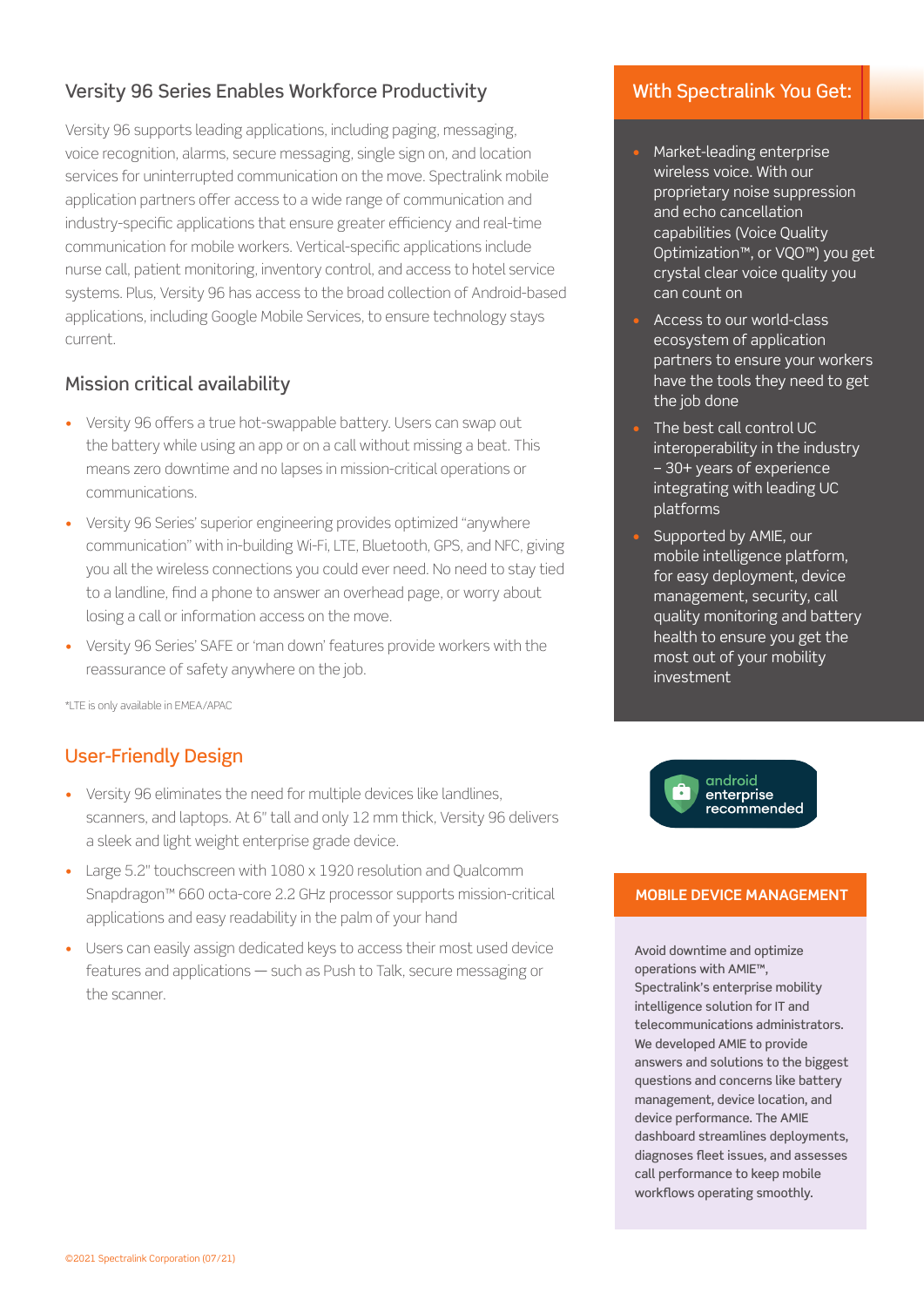

### **Specifications**

#### **MODELS**

#### **LTE OPTION**

V9640 WIFI Smartphone LTE\* V9653 WIFI Smartphone LTE\* w/ barcode scanner

\*LTE is only available in EMEA/APAC

#### Operating System

• Android™ OS 10

#### **Performance**

- Qualcomm Snapdragon™ 660 octa-core 64-bit
- 4xKryo Gold cores @2.2GHz • 4xKryo Silver cores
- @1.8GHz
- 64GB Storage
- CPU Memory 4GB

#### Radio Frequencies

- 2.4 and 5 GHz
- (802.11 a/b/g/n/d/h/i/k/ r/u/ac)

#### **Display**

- 5.2"1920 x 1080 highdefinition display
- Damage resistant Corning Gorilla glass™
- Luminance 450nits

#### **Touchscreen**

- 5-point touch, glove capable, wet screen usable
- Oleophobic coating

#### Wireless Connectivity

- Support for Spectralink Voice Quality Optimizations  $(N\cap \cap)$
- Wi-Fi 802.11ac, 2x2 MIMO, WFA Certifiable
- NFC, ISO 14443, Tag Types 1-5
- Bluetooth 5.0

#### Audio

- Handsfree Loudspeaker: 70db SPL @ 50cm
- 4-mic, echo cancellation, noise suppression, ultrasonic range
- Receiver Adaptive Active Noise Cancellation

©2021 Spectralink Corporation (07/21)

• Audio jack (3.5mm), 4-contact, CTIA

#### Battery/Charging/ Talk Time

- True hot-swappable batteries (3020mAh)
- Internal battery supports 60 sec. of operation while exchanging main battery
- **External Phone Charging** Contacts (7 external pins)
- Talk time (using Spectralink BizPhone): Up to 15 hours
- Standby (connected to Wi-Fi): Up to 160 hours

#### Weight/Dimensions

- Weight: 204g(non-scanner), 214g (scanner)
- Non-Scanner Dimensions: 153 x 76 x 12mm; Scanner Dimensions: 153 x 76 x 17mm

#### Sensors

• Accelerometer, Gyroscope, Magnetometer, Proximity, Ambient Light, ToF Ranging

#### Cameras

- Front facing camera 8 MP fixed focus
- World facing camera 13 MP auto focus w/ flash

#### Barcode Scanner

- Industrial 1D/2D
- Illumination: Red
- Aiming beam: Red (610nm LED)
- Captures data >24 in./60 cm away

#### Wired Data Interface

- USB3.1
- Type-C Connector

#### User Interfaces

- Buttons: Power, Alarm, Volume up/down
- 3 user configurable buttons
- RGB LED notification (diffused)
- Vibration (motor >1.4g peak)
- Near Field Communication (NFC)
- HD voice and integrated full-duplex speakerphone
- 4G LTE option phones support A-GPS, GLONASS, BeiDou and Galileo

#### Dust/Liquid Resistance

- IP68 protects against water and dust ingress
- Water resistant survives water submersion > 1 meter for 30+ minutes

#### **Durability**

- Exceeds multiple 26 drop cycles from 6 ft (1.8) meters) onto a steel plate per MIL SPEC 810G
- Recessed display for screen protection
- Chemical and Disinfection resilience
- UV sanitizable

#### Environmental

- Operational temperature: 32 104° F (0 40° C)
- Storage temperature: -22 -140° F (-30 60° C)

#### Quality of Service (Qos)

- Spectralink Voice Quality Optimization (VQO)
- Wi-Fi Multimedia (WMM)
- WMM-Power Save
- DSCP tagging

#### **Security**

- Fingerprint sign-on capable
- Pin authorization for shared devices
- WEP, WPA-Personal, WPA2- Personal, WPA2-Enterprise with 802.1X (EAP-TLS. PEAPMSCHAPv2) with Opportunistic Key Caching (OKC) and Cisco Client Key Management (CCKM)
- HTTPS secure configuration and monitoring

#### Networking Standards

- Manual or Dynamic Host Configuration Protocol (DHCP)
- Domain Name Service (DNS)
- Simple Network Time Protocol (SNTP)
- Lightweight Directory Access Protocol (LDAP)
- XML and XHTML

#### Real-Time Location Services (RTLS)

- Integration with all available sensors
- Integration with Wi-Fi and Bluetooth for low power scanning

#### Charging/Accessory **Support**

- Modular multi-charger system (Desktop charger, battery charger, multicharger base)
- Desktop Battery Charger (2 batteries)
- Desktop dual charger (phone/battery)

Belt clip

Management

(AMiE™)

Features

Partner Applications [See https://www.](https://www.spectralink.com/about/partners/mobile-applications/) [spectralink.com/about/](https://www.spectralink.com/about/partners/mobile-applications/) [partners/mobile](https://www.spectralink.com/about/partners/mobile-applications/)[applications/ for list of](https://www.spectralink.com/about/partners/mobile-applications/)  [application partners](https://www.spectralink.com/about/partners/mobile-applications/)

Additional Features

Push-to-Talk (PTT) SAFE features (Alarm button, motion detection)

• BizPhone Dialer • Programmable Buttons Over-the-air configuration settings and updates PBX integration (SIP direct,

gateway)

options

• Enterprise-grade security

• Multilingual user interface

- Universal Power Supply for Charger base
- Standard lithium-ion battery

Enterprise-Grade Device

Integration with major EMMs (e.g. VMWare WorkspaceOne, MobileIron UEM, Microsoft Intune, SOTI MobiControl, Cisco Meraki MDM and IBM MaaS360) • Advanced Logging and Phone configuration

• Advanced Mobile Intelligence for Enterprises